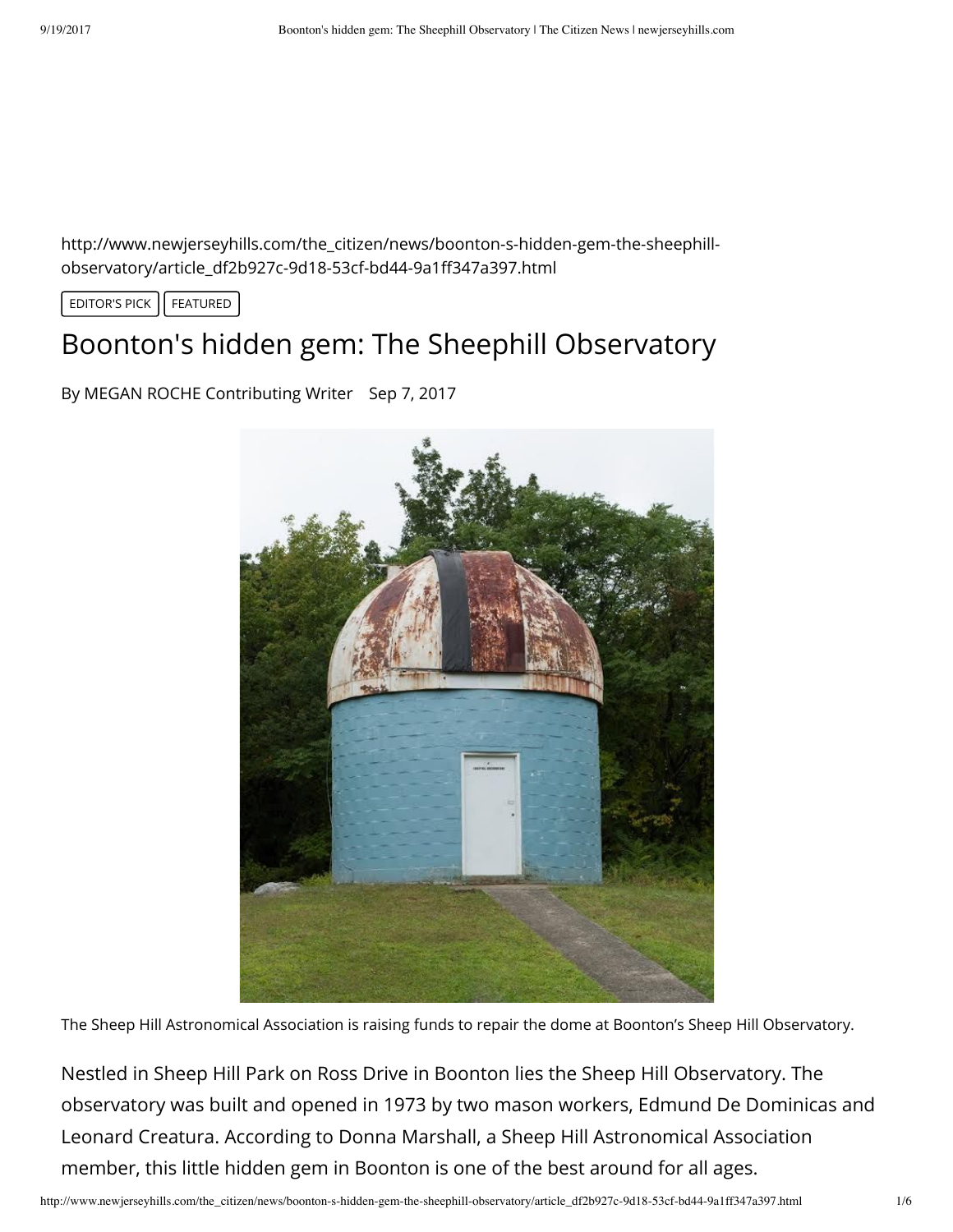"In a time with so much technology there is a greater need to be still and quiet and be more aware of our surroundings. This is a local treasure that many people in the area don't know exists," Marshall said.

The 18-inch Newtonian Reflecting Telescope is located on the second floor of the observatory and is one of the largest telescopes open to the public within the entire state. It was built specifically for the Sheep Hill observatory.

"It's a custom built telescope. There is nothing else like it anywhere in the world," Jen Graeff, a member of the association said.

While the observatory was open and operational during the Aug. 21 solar eclipse, many members of the Sheep Hill Astronomical Association were down in Tennessee to watch the eclipse in totality.

"I totally understand now why people travel to see these. Being down in Tennessee was incredible. I'm already looking into following other eclipses within the next few years," Graeff said.

The group that traveled to see the eclipse in totality spent a few days in Tennessee before heading to watch the moon and sun align. According to 17 year veteran member of the association, Warren Westura, there is nothing quite like the total darkness.

"I have never seen anything like that. For those two and a half minutes of darkness, it was amazing. The wildlife is affected, everything gets dark and it's just awe-inspiring to see in person," Westura said.

The Sheep Hill Astronomical Association is raising money to renovate the entire structure. Fundraising efforts have been ongoing, with the newest event taking place on Saturday, Sept. 9, with a rain date of Sept. 16.

All proceeds raised will benefit the ongoing fundraising for the dome restoration projects, with the final cost of renovations being around \$25,000.

"We are hoping many people will come up to the observatory and see for themselves the immediate need of repairing the dome to protect our telescope. It would be such a shame to lose such an amazing treasure we have here in Boonton due to lack of interest and funding."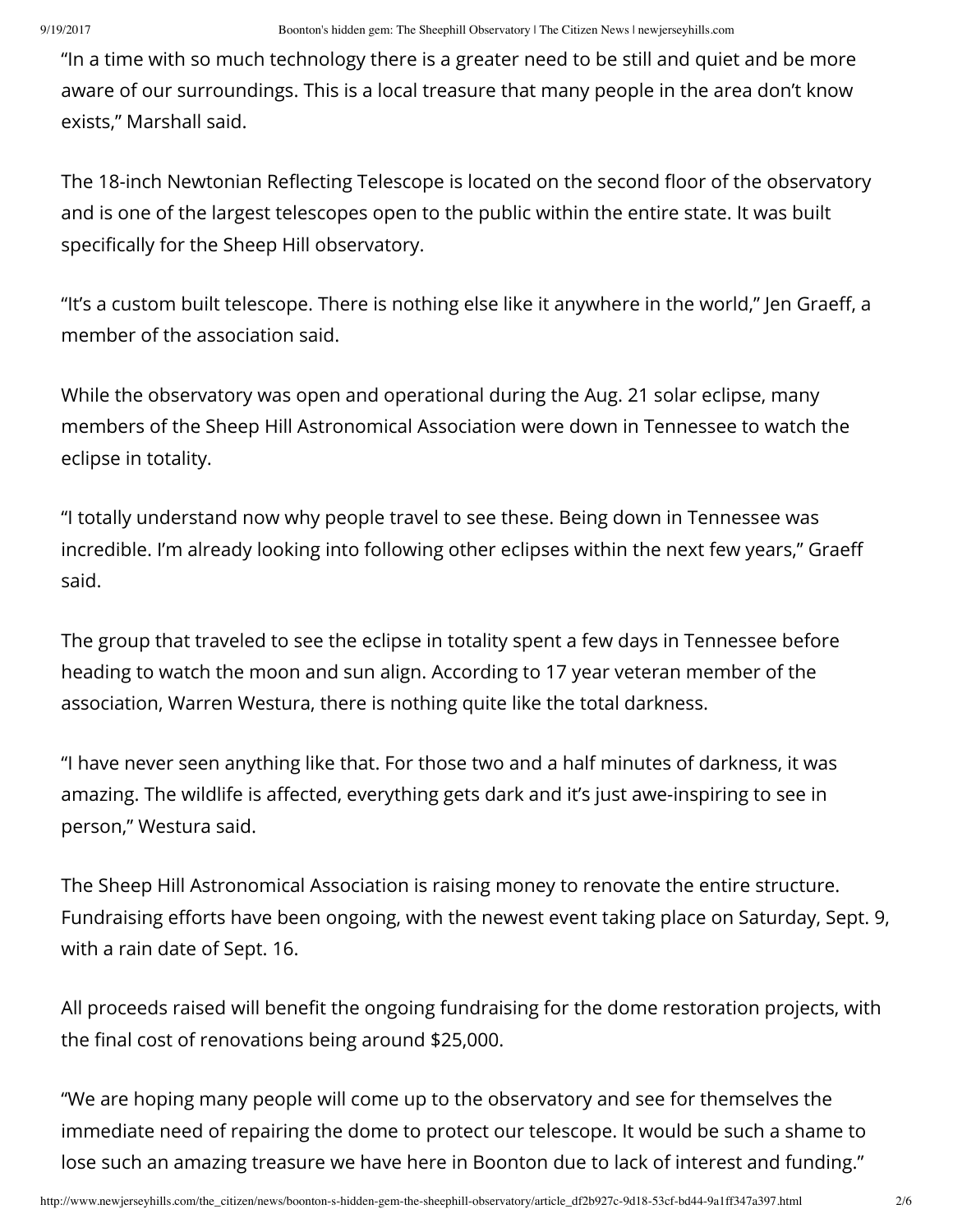Marshall said.

The association has raised \$14,747.00 toward phase one of the renovations, which includes the 16-foot diameter steel dome. The dome is in desperate need of repair as the dome has rusted through thanks to the rainy and snowy climates of Northern New Jersey.

"There is a ton of history located on the lower level of the observatory, so if this gets damaged, we'd loose the history aspect," Graeff said.

Among other renovations, the association would also like to begin the phase two process of their plans by fixing the dome shutters, making sure that the inside of the dome is water tight, and eventually be able to place signage on the outside of the building and add an information kiosk.

The association is hopeful that by using social media, crowdfunding sites, and word of mouth to spread the word, that these repairs can be completed as soon as the money is available.

While many adults have interest in the sky, the observatory also works closely with local Boy Scout and Girl Scout troops to help the young Scouts earn astronomical badges.

"Kids as well as adults need to be looking up at the sky, not staring down at their phones," Marshall said.

With the school systems driving STEM programs now more than ever before, kids of all ages are being treated to science, technology, engineering, and mathematics in and outside the classroom. For Graeff, the ideas behind educating kids of all ages is so important.

"We just want to help expose the kids to more and more science. The observatory is right here in our backyard. Why not?" Graeff said.

The association is also in search of new members. Any prospective member has to pay dues, which are \$40 for adults, \$32.50 for seniors, and \$21.25 for students. Members become trained on the telescope at the observatory, which is included in their annual dues.

"We are hoping that more members will join Sheep Hill Astronomy Association because each person that joins comes with their own gifts, abilities and knowledge," Marshall said.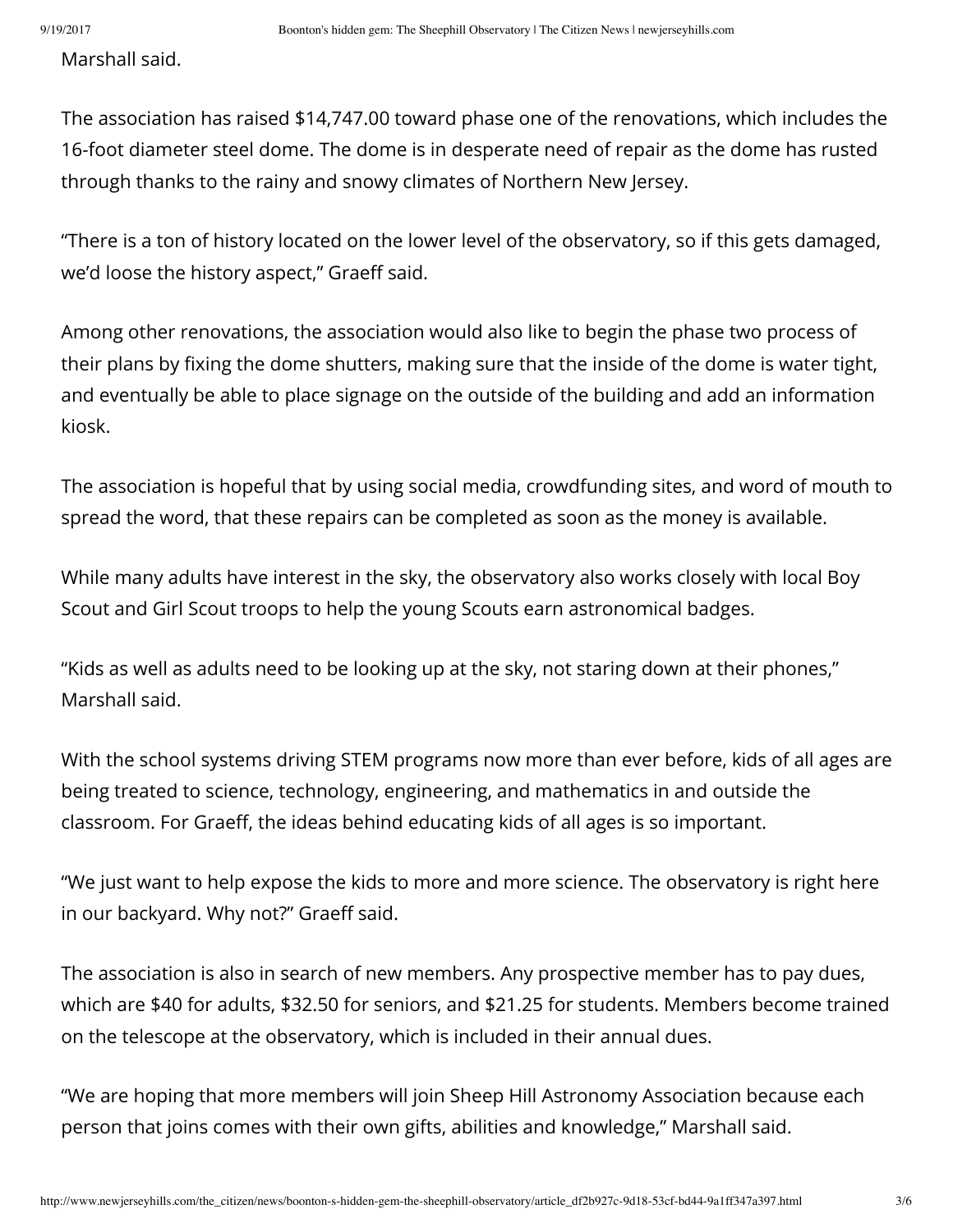9/19/2017 Boonton's hidden gem: The Sheephill Observatory | The Citizen News | newjerseyhills.com

Normal operating hours for the observatory are the third Friday of every month, at 7:30 p.m. During Daylight Savings Time, the observatory opens at 8:30 p.m. weather permitting.

Anyone from the public can attend and you do not have to be a member to have access.

For more information on how to become involved or to check the schedule for upcoming public open house dates, call (973) 335-5990.